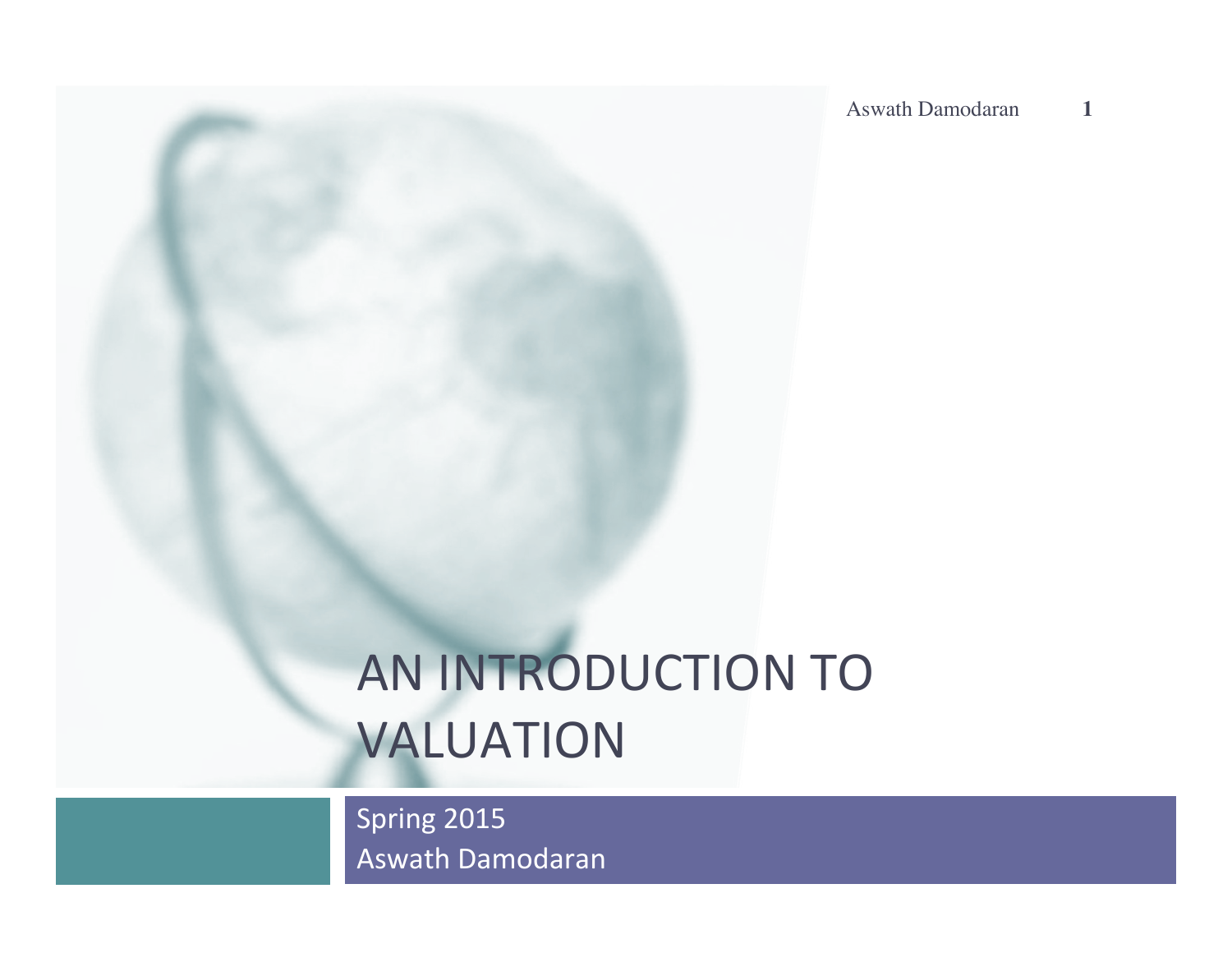# Valuation won't make you rational. You are a human being with lemmingitis!

□ " One hundred thousand lemmings cannot be wrong" Graffiti



We thought we were in the top of the eighth inning, when we were in the bottom of the ninth.. *Stanley*<br>Aswath Damodaran *Drucket* 

**2**

Aswath Damodaran *Druckenmiller*

 $\mathcal{D}$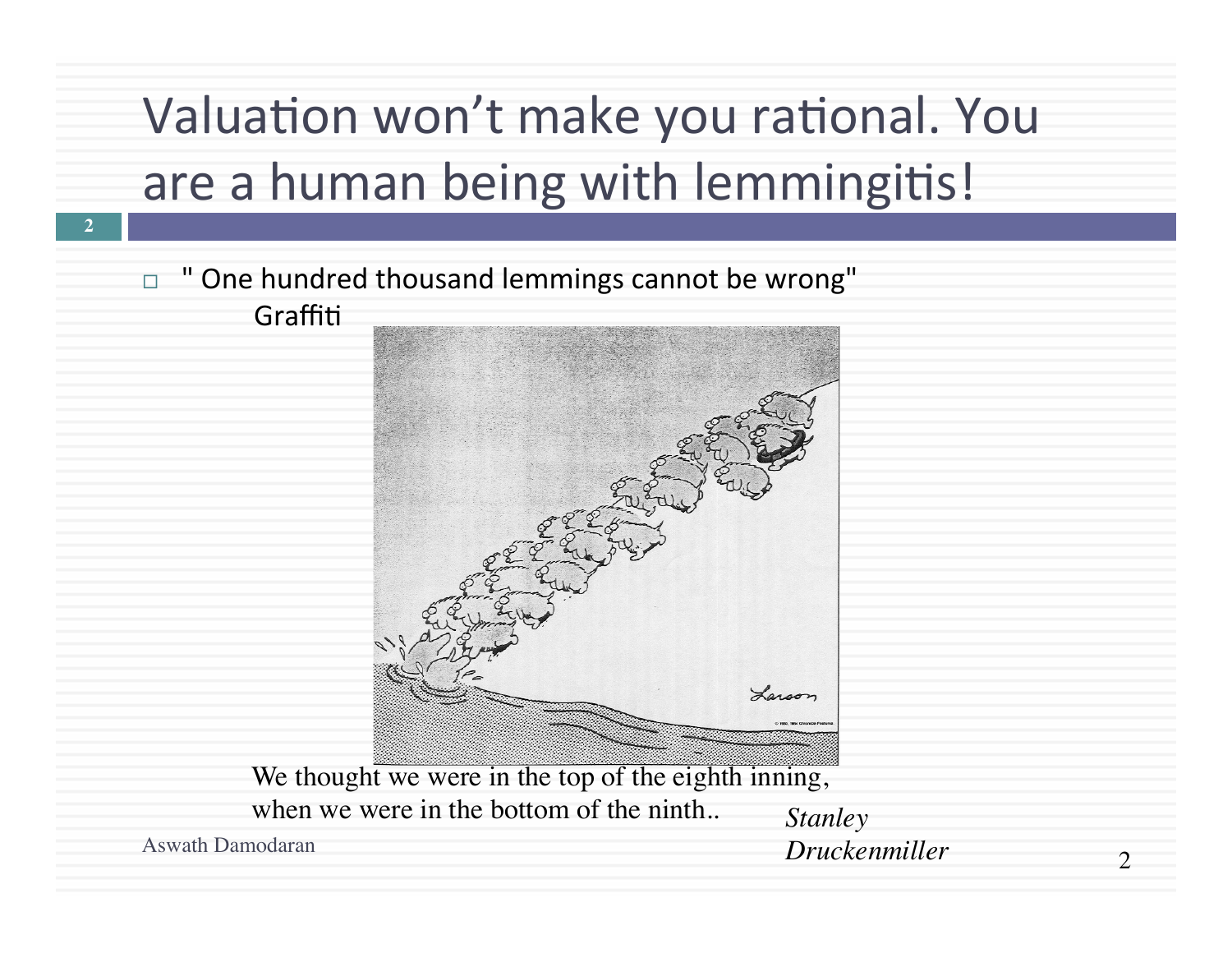## A philosophical basis for Valuation

- $\Box$  "Valuation is often not a helpful tool in determining when to sell hyper-growth stocks", Henry Blodget, Merrill Lynch Equity Research Analyst in January 2000, in a report on Internet Capital Group, which was trading at \$174 then.
	- There have always been investors in financial markets who have argued that market prices are determined by the perceptions (and misperceptions) of buyers and sellers, and not by anything as prosaic as cashflows or earnings.
	- $\blacksquare$  Perceptions matter, but they cannot be all the matter. If perceptions are at war with reality, reality always wins out (in the end).
- $\Box$  Asset prices cannot be justified by merely using the "bigger" fool" theory.
- □ Postscript: Internet Capital Group was trading at \$ 3 in *January 2001.*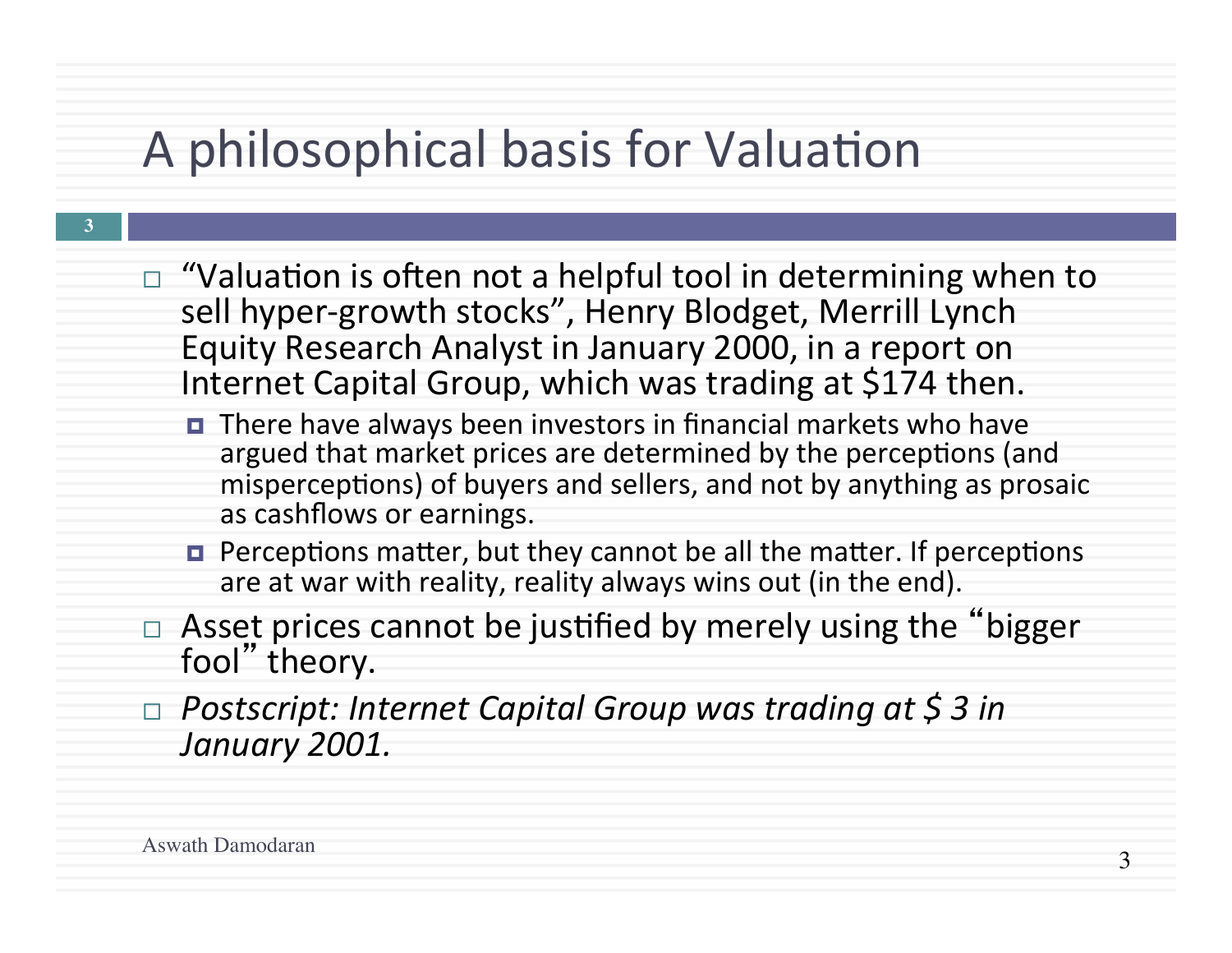### What is valuation?

- $\Box$  As you start on this class, which is about valuation, let's start with what your priors are about valuation as a subject. Which of the following words best describes valuation as a discipline?
- a. It is a science
- $b.$  It is an art

**4**

 $c.$  It is magic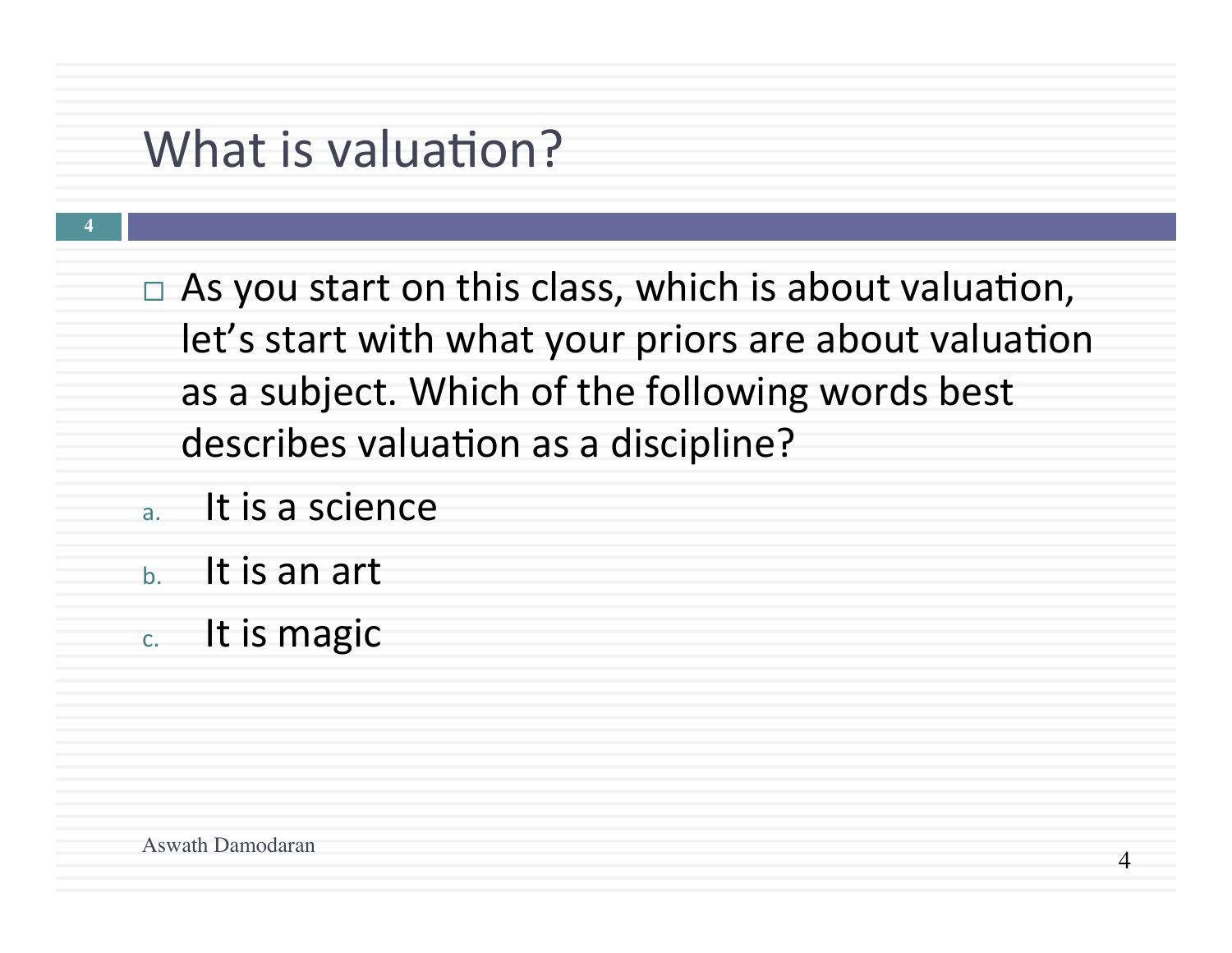### Here is what I think..



Aswath Damodaran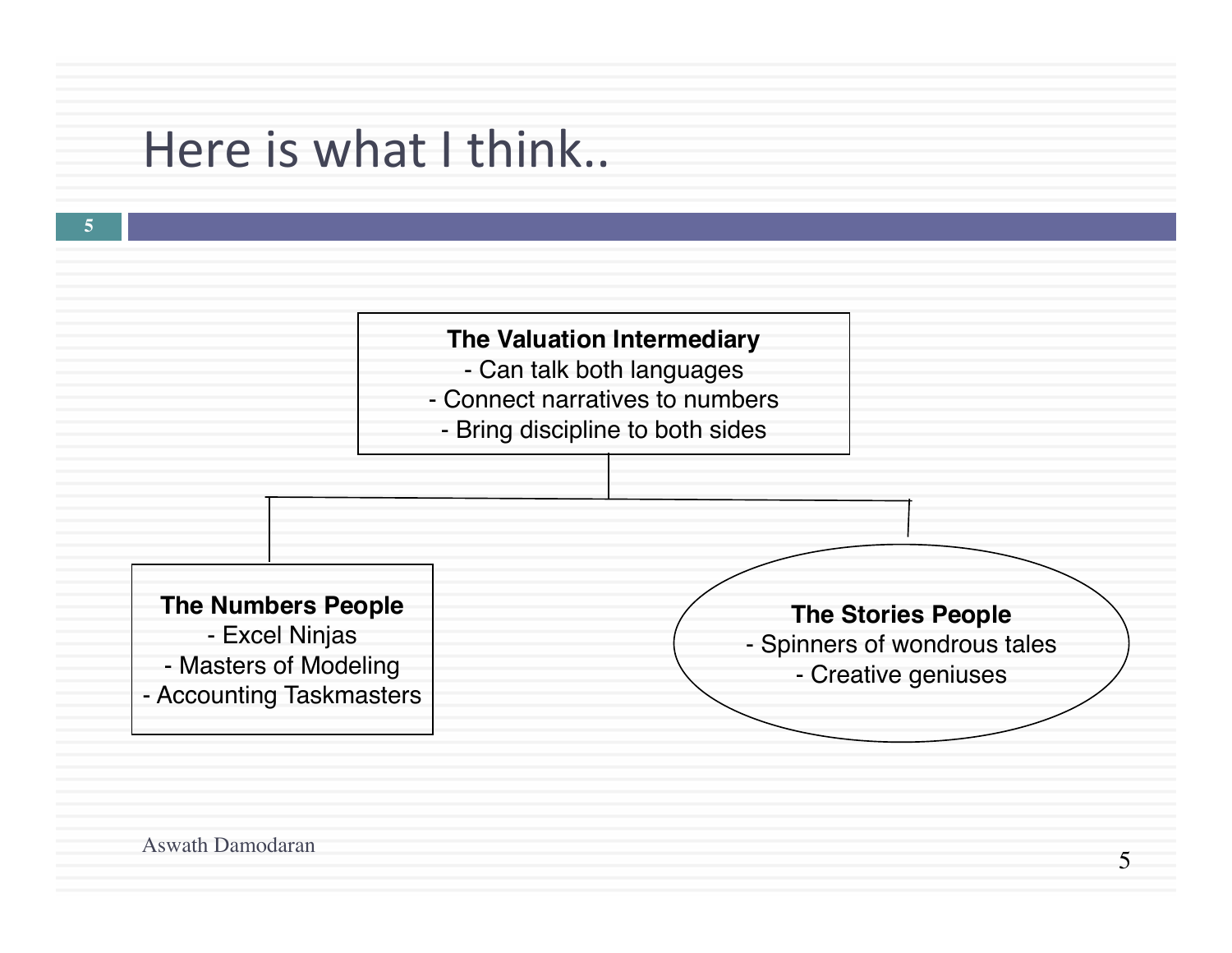### Misconceptions about Valuation

- **6**
- $\Box$  Myth 1: A valuation is an objective search for "true" value
	- Truth 1.1: All valuations are biased. The only questions are "how much" and in which direction.
	- $\blacksquare$  Truth 1.2: The direction and magnitude of the bias in your valuation is directly proportional to who pays you and how much you are paid.
- $\Box$  Myth 2.: A good valuation provides a precise estimate of value
	- $\blacksquare$  Truth 2.1: There are no precise valuations.
	- $\blacksquare$  Truth 2.2: The payoff to valuation is greatest when valuation is least precise.
- $\Box$  Myth 3: . The more quantitative a model, the better the valuation
	- Truth 3.1: One's understanding of a valuation model is inversely proportional to the number of inputs required for the model.
	- $\blacksquare$  Truth 3.2: Simpler valuation models do much better than complex ones.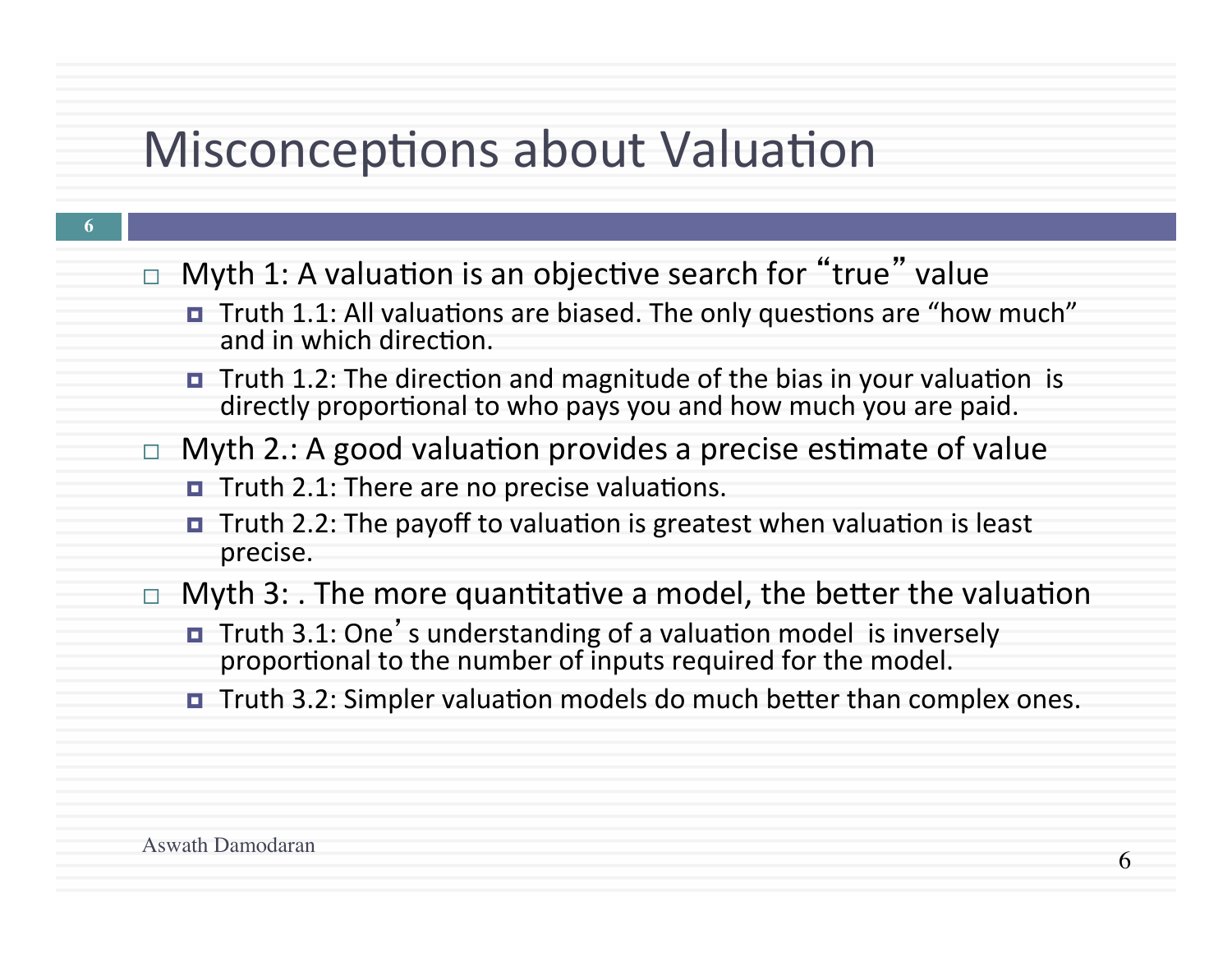### The Bermuda Triangle of Valuation



### **Uncertainty & the Unknown**

- Paralysis
- Outsourcing
- Herding
- Mental accounting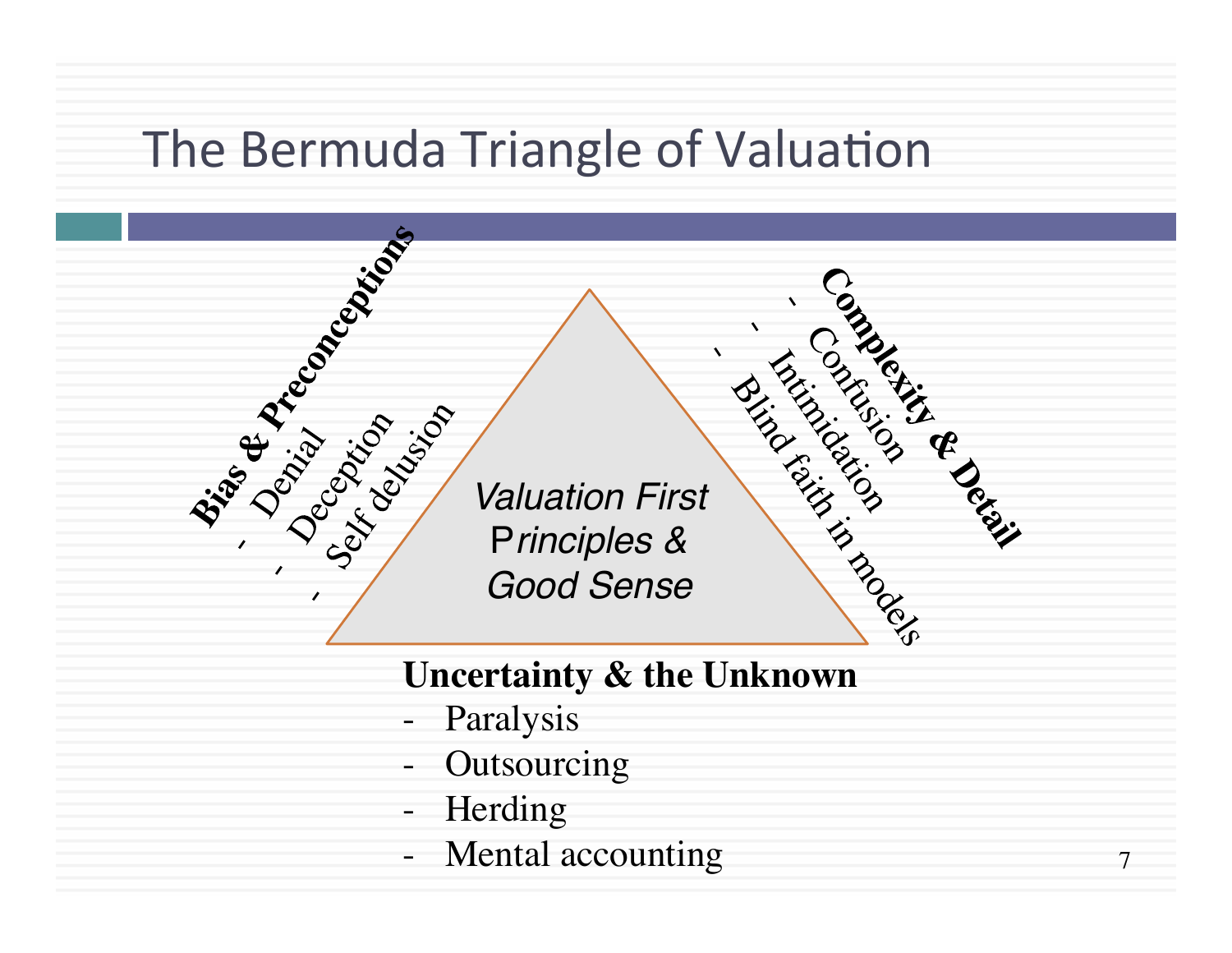### Approaches to Valuation

- $\Box$  Intrinsic valuation, relates the value of an asset to its intrinsic characteristics: its capacity to generate cash flows and the risk in the cash flows. In it's most common form, intrinsic value is computed with a discounted cash flow valuation, with the value of an asset being the present value of expected future cashflows on that asset.
	- Relative valuation, estimates the value of an asset by looking at the pricing of 'comparable' assets relative to a common variable like earnings, cashflows, book value or sales.
	- Contingent claim valuation, uses option pricing models to measure the value of assets that share option characteristics.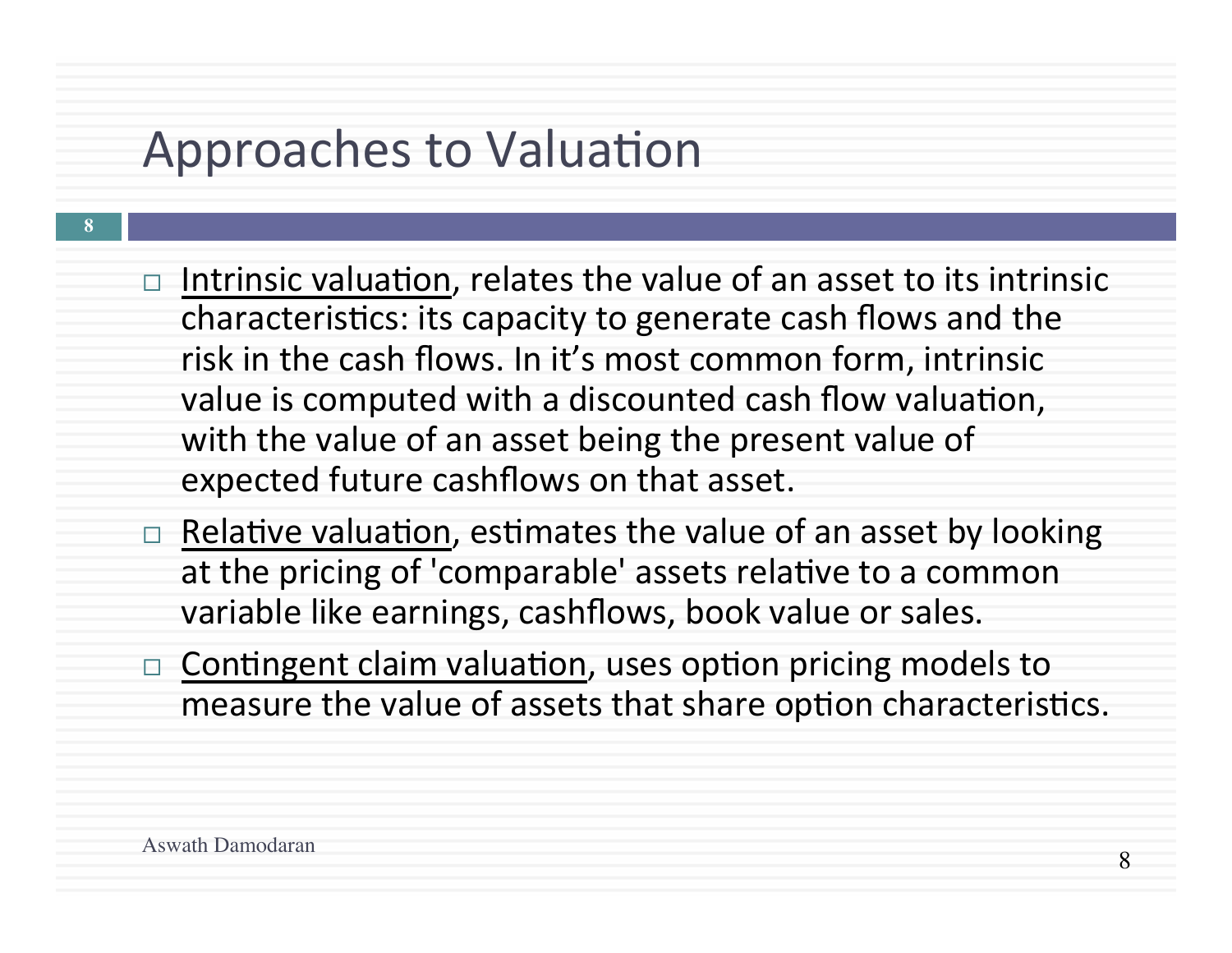### Basis for all valuation approaches

- $\Box$  The use of valuation models in investment decisions (i.e., in decisions on which assets are under valued and which are over valued) are based upon
	- $\blacksquare$  a perception that markets are inefficient and make mistakes in assessing value
	- $\blacksquare$  an assumption about how and when these inefficiencies will get corrected
- $\Box$  In an efficient market, the market price is the best estimate of value. The purpose of any valuation model is then the justification of this value.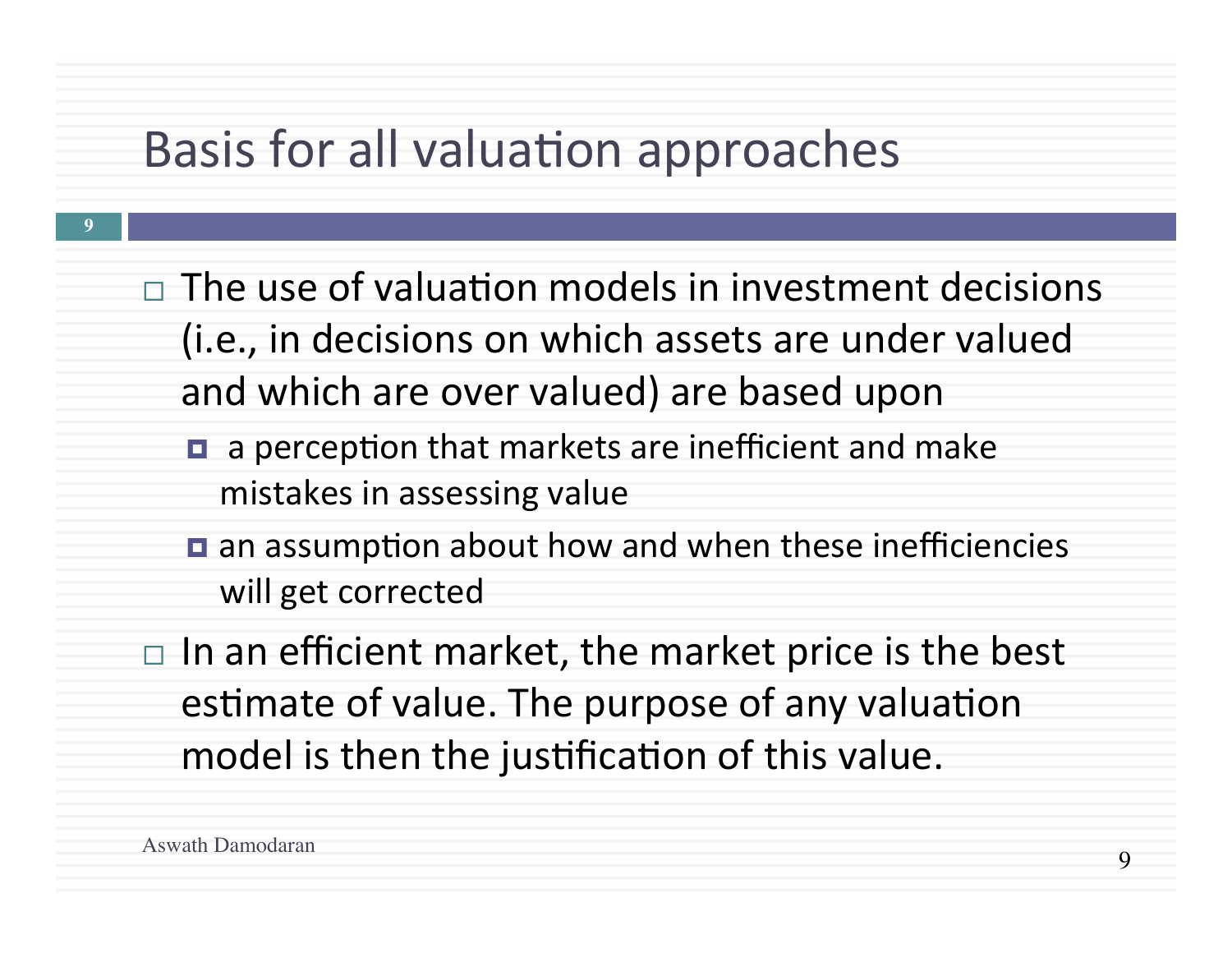### Discounted Cash Flow Valuation

- $\Box$  What is it: In discounted cash flow valuation, the value of an asset is the present value of the expected cash flows on the asset.
- $\Box$  Philosophical Basis: Every asset has an intrinsic value that can be estimated, based upon its characteristics in terms of cash flows, growth and risk.
- $\Box$  Information Needed: To use discounted cash flow valuation, you need
	- $\Box$  to estimate the life of the asset
	- $\blacksquare$  to estimate the cash flows during the life of the asset
	- $\blacksquare$  to estimate the discount rate to apply to these cash flows to get present value
- $\Box$  Market Inefficiency: Markets are assumed to make mistakes in pricing assets across time, and are assumed to correct themselves over time, as new information comes out about assets.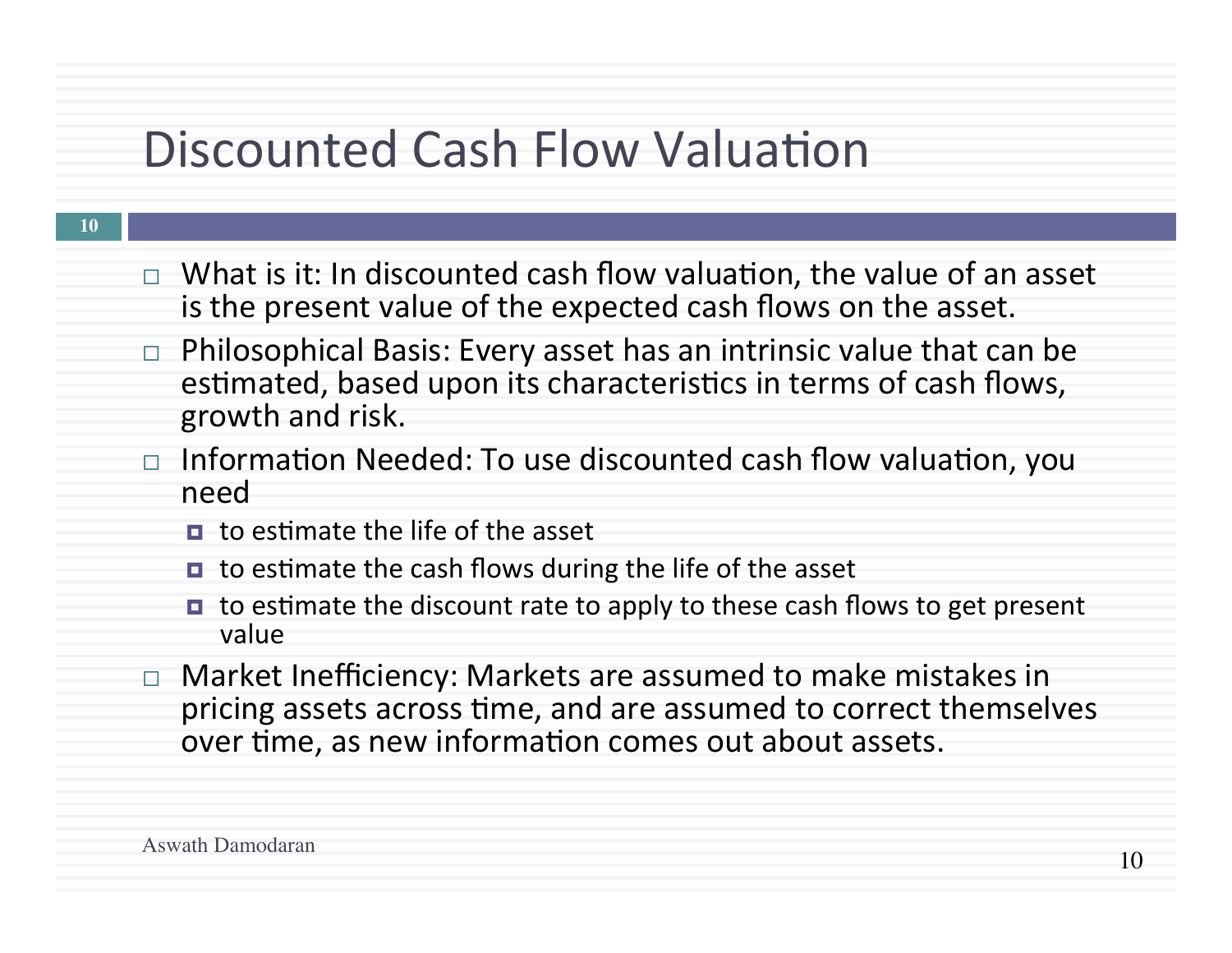### Advantages of DCF Valuation

- **11**
- $\Box$  Since DCF valuation, done right, is based upon an asset's fundamentals, it should be less exposed to market moods and perceptions.
- □ If good investors buy businesses, rather than stocks (the Warren Buffet adage), discounted cash flow valuation is the right way to think about what you are getting when you buy an asset.
- $\Box$  DCF valuation forces you to think about the underlying characteristics of the firm, and understand its business. If nothing else, it brings you face to face with the assumptions you are making when you pay a given price for an asset.
- $\Box$  If you buy into the notion of value being driven by a company's cash flows, you are immunized (to the extent that you have a long time horizon) from what the market thinks about your investment..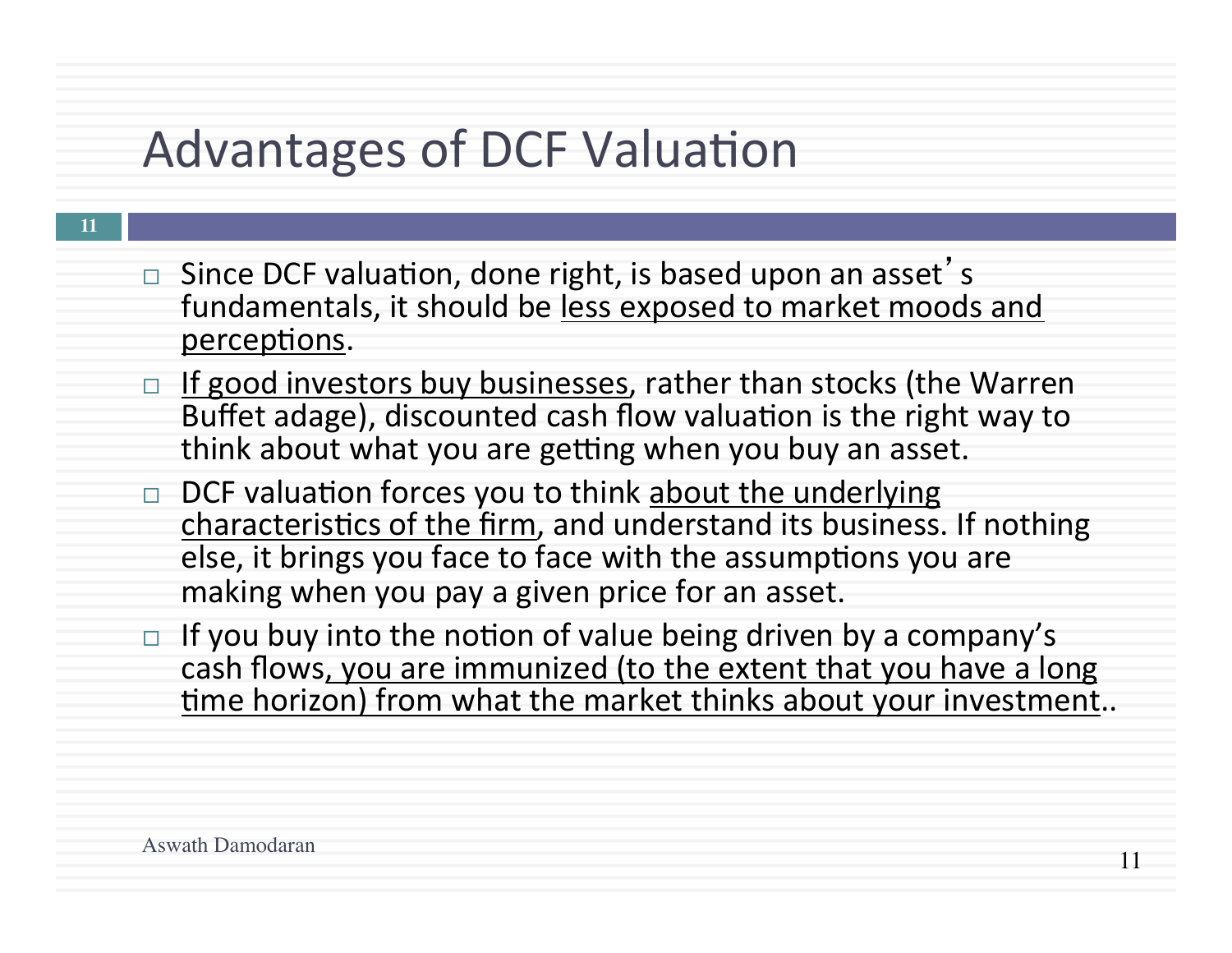### Disadvantages of DCF valuation

- $\Box$  Since it is an attempt to estimate intrinsic value, it requires far more explicit inputs and information than other valuation approaches
	- These inputs and information are not only noisy (and difficult to estimate), but can be manipulated by the analyst to provide the conclusion he or she wants. The quality of the analyst then becomes a function of how well he or she can hide the manipulation.
	- $\Box$  In an intrinsic valuation model, there is no guarantee that anything will emerge as under or over valued. Thus, it is possible in a DCF valuation model, to find every stock in a market to be over valued. This can be a problem for
		- $\blacksquare$  equity research analysts, whose job it is to follow sectors and make recommendations on the most under and over valued stocks in that sector
		- equity portfolio managers, who have to be fully (or close to fully) invested in equities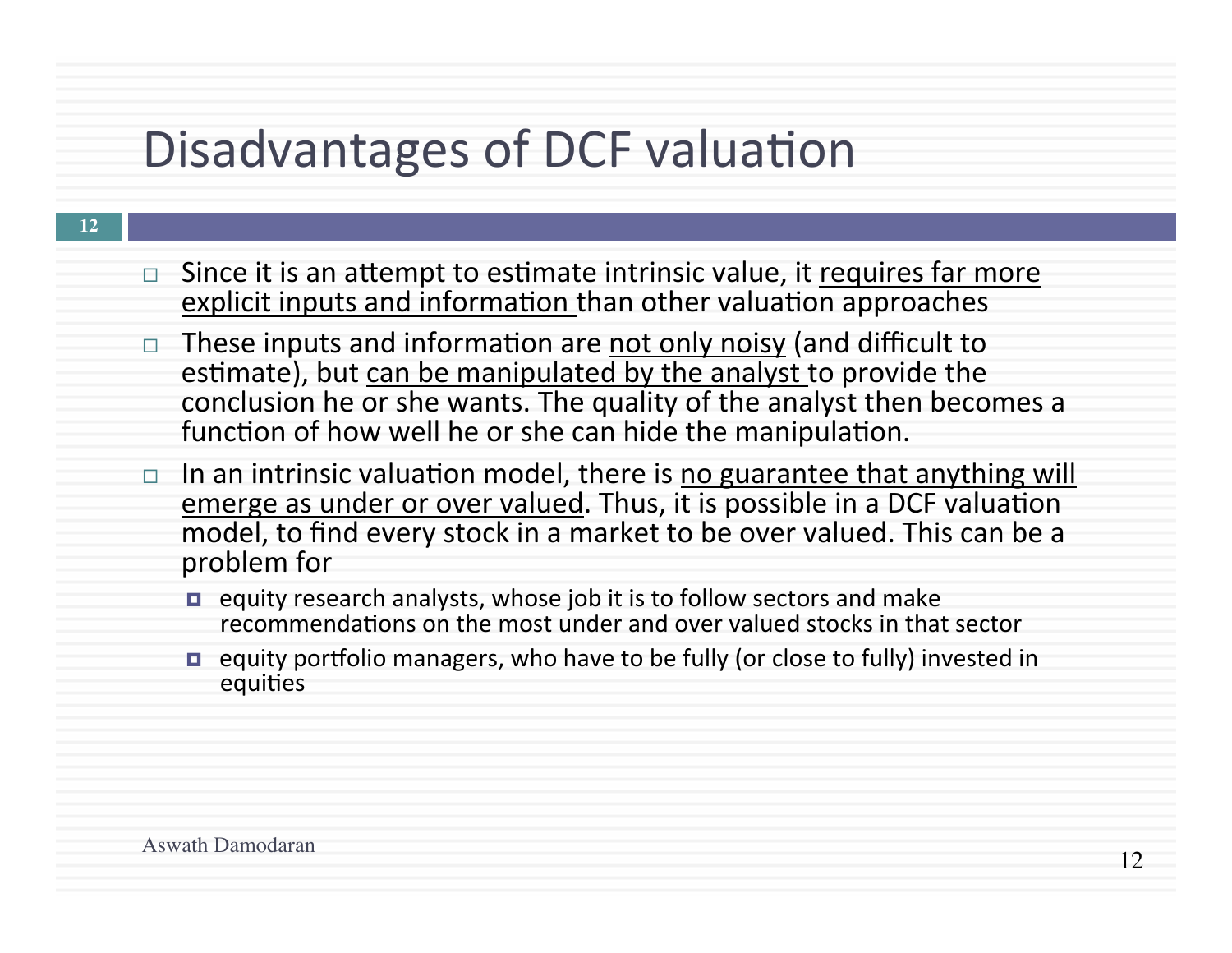### When DCF Valuation works best

- $\Box$  At the risk of stating the obvious, this approach is designed for use for assets (firms) that derive their value from their capacity to generate cash flows in the future.
- $\Box$  It works best for investors who
	- $\blacksquare$  have a long time horizon, allowing the market time to correct its valuation mistakes and for price to revert to "true" value or
	- $\blacksquare$  are capable of providing the catalyst needed to move price to value, as would be the case if you were an activist investor or a potential acquirer of the whole firm
	- $\blacksquare$  are not easily swayed or affected by market movements that are contrary to their "value" views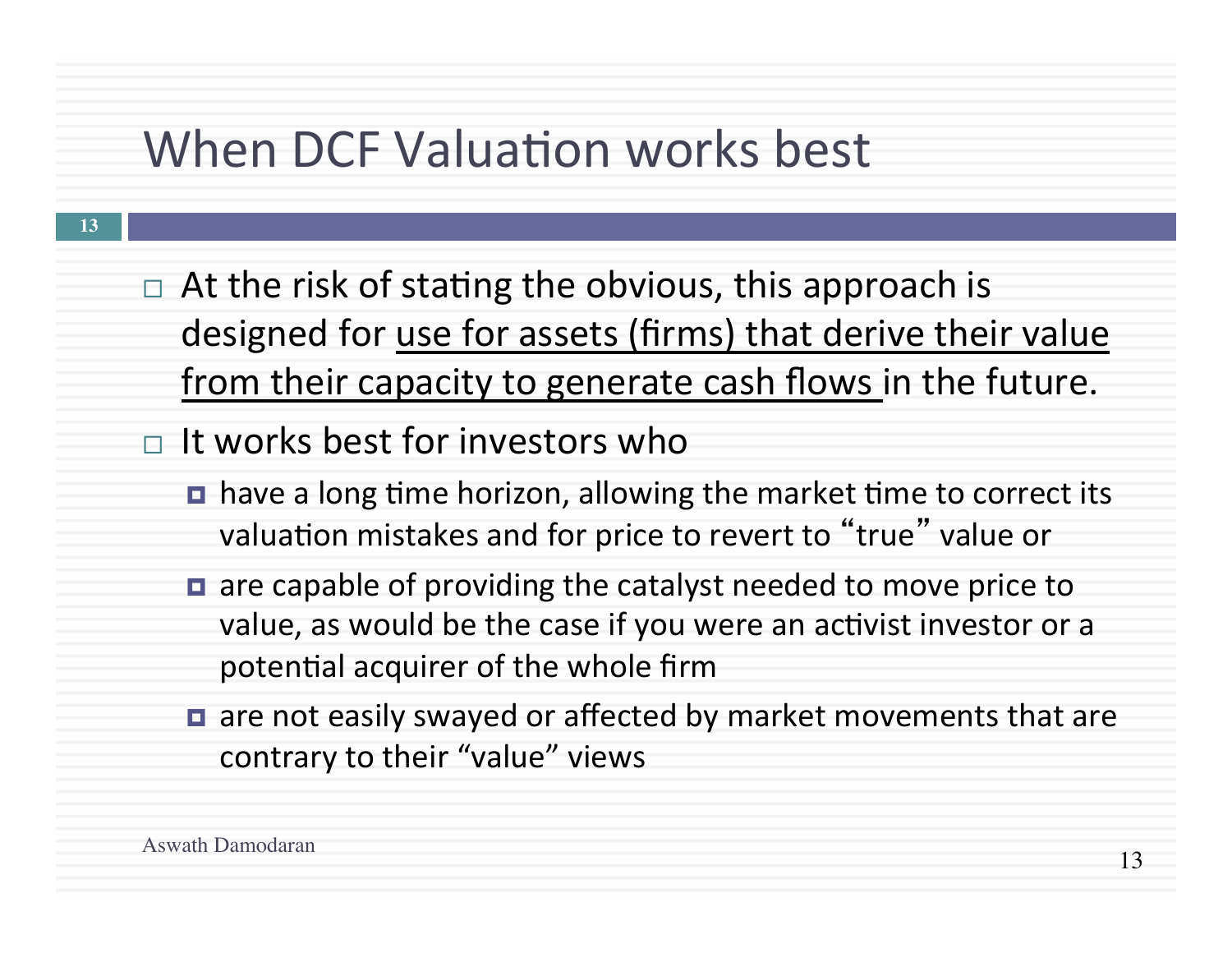### **Relative Valuation**

- $\Box$  What is it?: The value of any asset can be estimated by looking at how the market prices "similar" or 'comparable" assets.
- $\Box$  Philosophical Basis: The intrinsic value of an asset is impossible (or close to impossible) to estimate. The value of an asset is whatever the market is willing to pay for it (based upon its characteristics)
- $\Box$  Information Needed: To do a relative valuation, you need
	- $\blacksquare$  an identical asset, or a group of comparable or similar assets
	- **□** a standardized measure of value (in equity, this is obtained by dividing the price by a common variable, such as earnings or book value)
	- $\blacksquare$  and if the assets are not perfectly comparable, variables to control for the differences
- Market Inefficiency: Pricing errors made across similar or comparable assets are easier to spot, easier to exploit and are much more quickly corrected.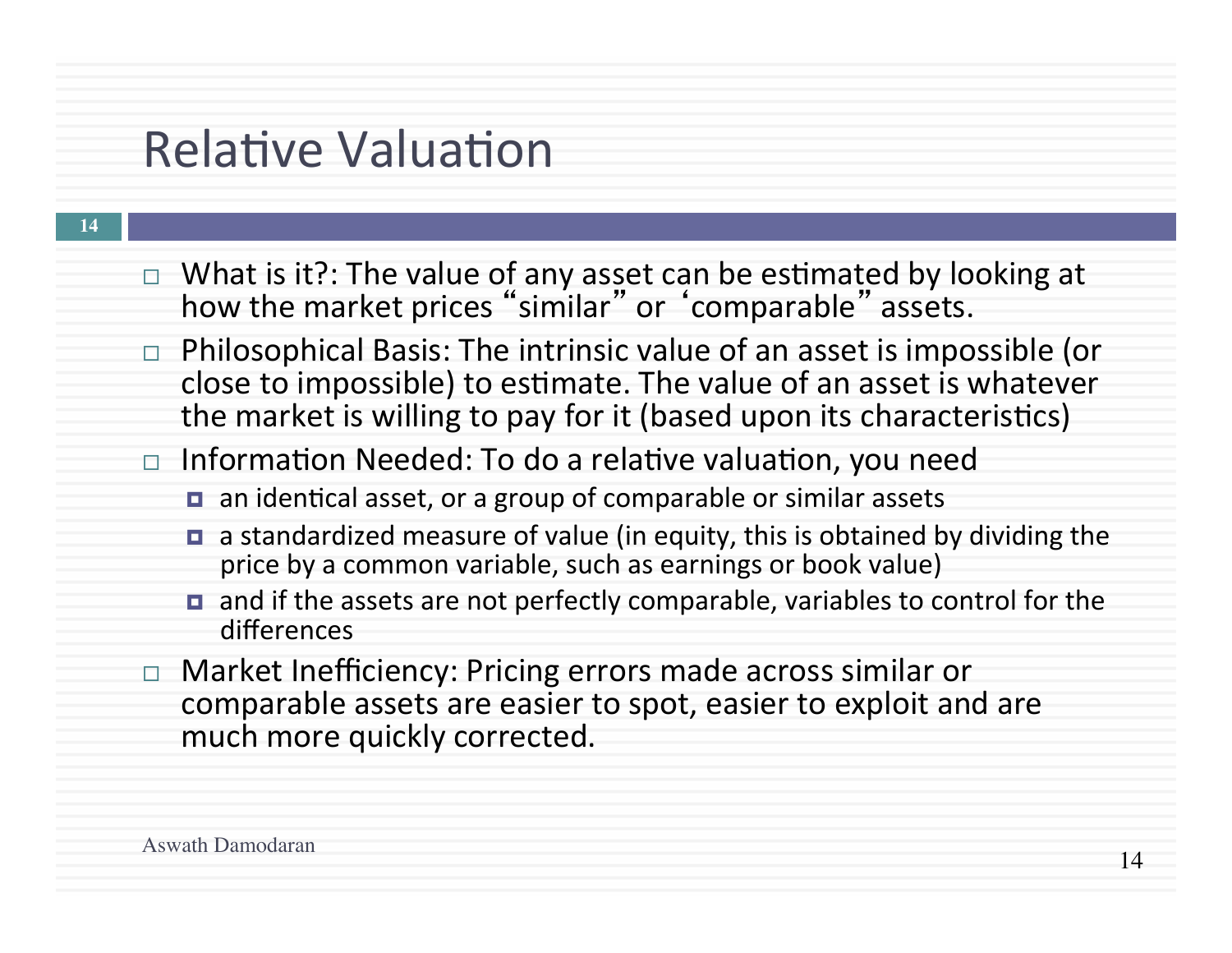### Advantages of Relative Valuation

| ٠ | an an<br>n a |  |
|---|--------------|--|
|   | M.           |  |

In sync with the market: Relative valuation is much more likely to reflect market perceptions and moods than discounted cash flow valuation. This can be an advantage when it is important that the price reflect these perceptions as is the case when

 $\blacksquare$  the objective is to sell an asset at that price today (IPO, M&A)

- investing on "momentum" based strategies
- With relative valuation, there will always be a significant proportion of securities that are under valued and over valued. Since portfolio managers are judged based upon how they perform on a relative basis (to the market and other money managers), relative valuation is more tailored to their needs
- $\Box$  Relative valuation generally requires less explicit information than discounted cash flow valuation.
- In relative valuation, you are playing the "incremental" game, where you hope to make money by getting the next increment (earnings report, news story etc.) right.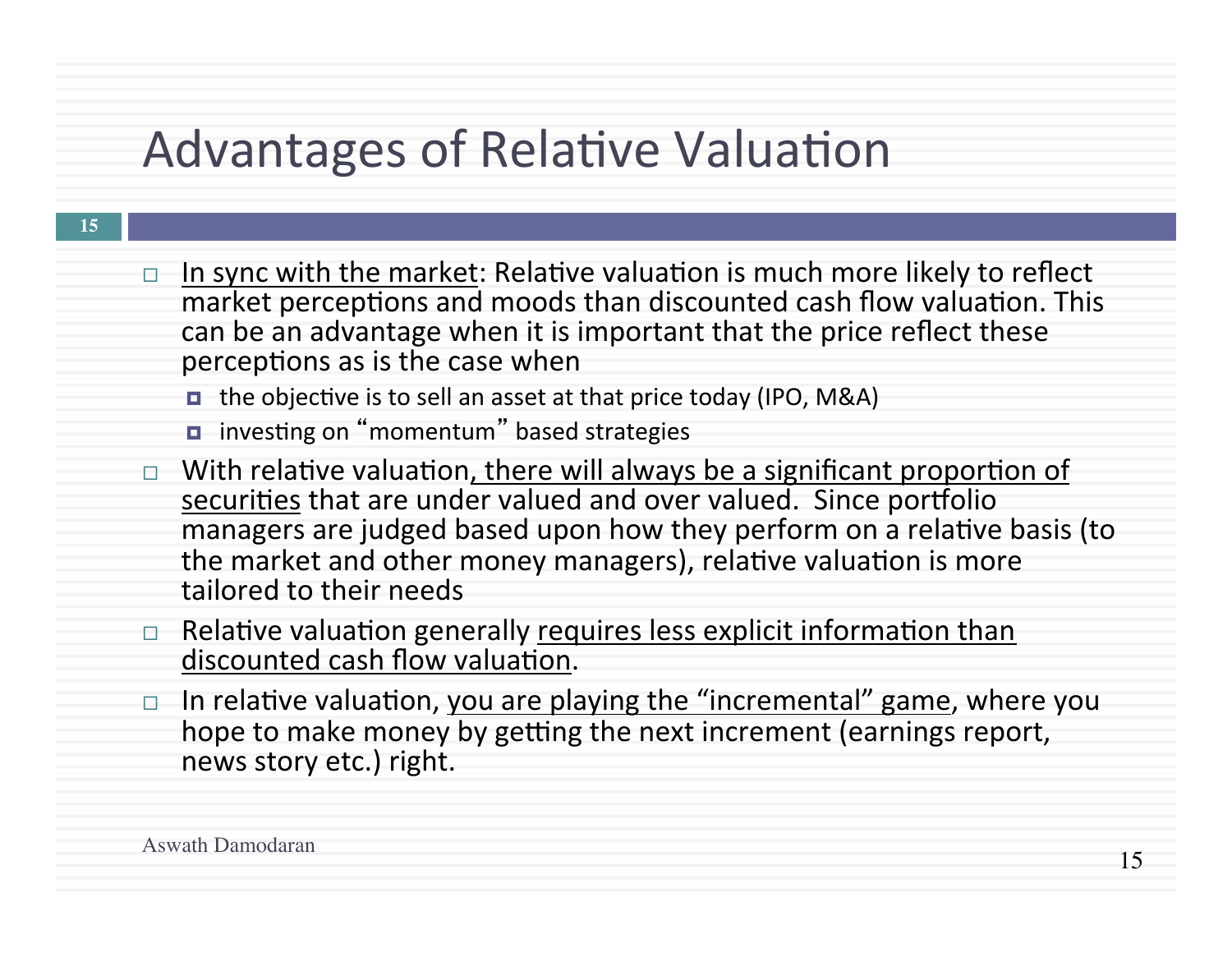### Disadvantages of Relative Valuation

- $\Box$  A portfolio that is composed of stocks which are under valued on a relative basis may still be overvalued, even if the analysts' judgments are right. It is just less overvalued than other securities in the market
- $\Box$  Relative valuation is built on the assumption that markets are correct in the aggregate, but make mistakes on individual securities. To the degree that markets can be over or under valued in the aggregate, relative valuation will fail
- Relative valuation may require less information in the way in which most analysts and portfolio managers use it. However, this is because implicit assumptions are made about other variables (that would have been required in a discounted cash flow valuation). To the extent that these implicit assumptions are wrong the relative valuation will also be wrong.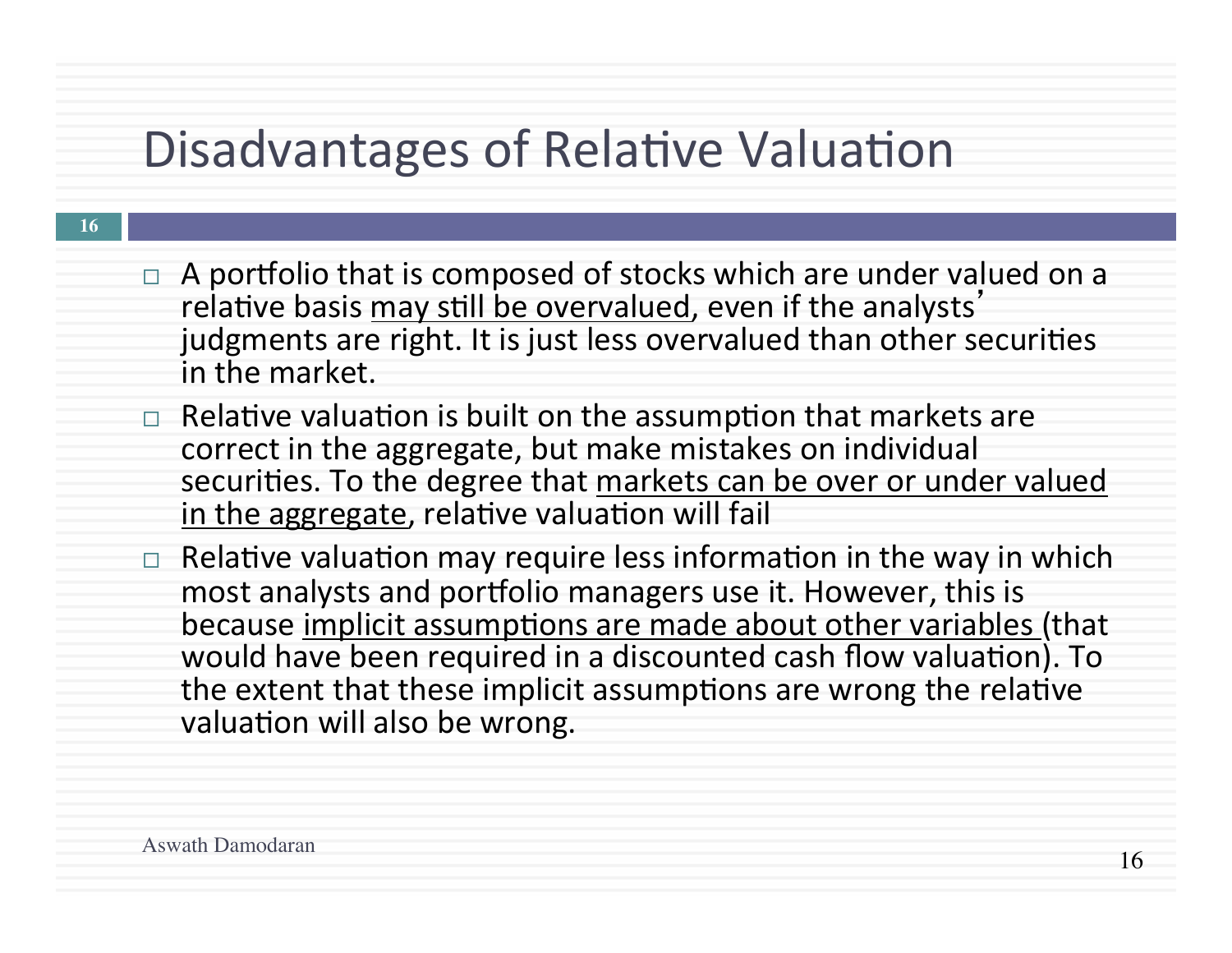### When relative valuation works best...

- **17**
- $\Box$  This approach is easiest to use when
	- **□** there are a large number of assets comparable to the one being valued
	- **□** these assets are priced in a market
	- $\blacksquare$  there exists some common variable that can be used to standardize the price
- $\Box$  This approach tends to work best for investors
	- $\blacksquare$  who have relatively short time horizons
	- $\blacksquare$  are judged based upon a relative benchmark (the market, other portfolio managers following the same investment style etc.)
	- $\blacksquare$  can take actions that can take advantage of the relative mispricing; for instance, a hedge fund can buy the under valued and sell the over valued assets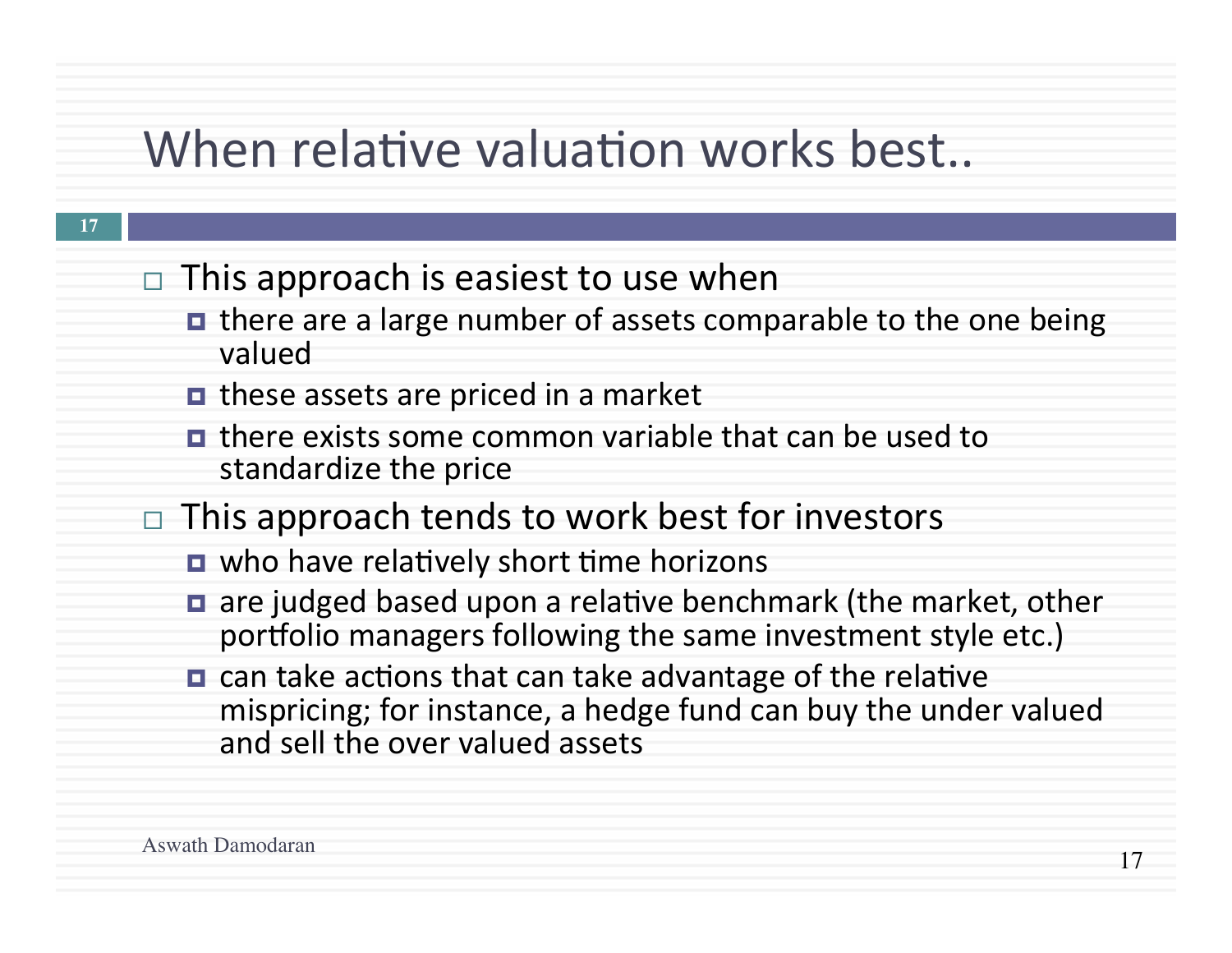### Asset Based Valuation: A Detour

| $\Box$ In contrast to valuing a business as a going concern (based on cash |
|----------------------------------------------------------------------------|
| flows) or by looking at how other businesses that look it are priced       |
| (relative valuation), you sometimes may value a business by                |
| valuing its assets.                                                        |

### $\Box$  Asset based valuation may be used in the context of

- □ Liquidation valuation, where you are valuing the assets for sale
- Accounting valuation, where you are valuing individual assets for accounting reasons (fair value or goodwill estimation
- Sum of the parts valuation, to either see if a company is cheap as an investment or a good target for acquisition/ restructuring
- To value the individual assets, though, you have to either use expected cash flows (intrinsic valuation) or base it on the pricing of similar assets (relative valuation).
- $\Box$  Asset based valuation is easiest to do when assets are separable and have stand alone earnings/cash flows.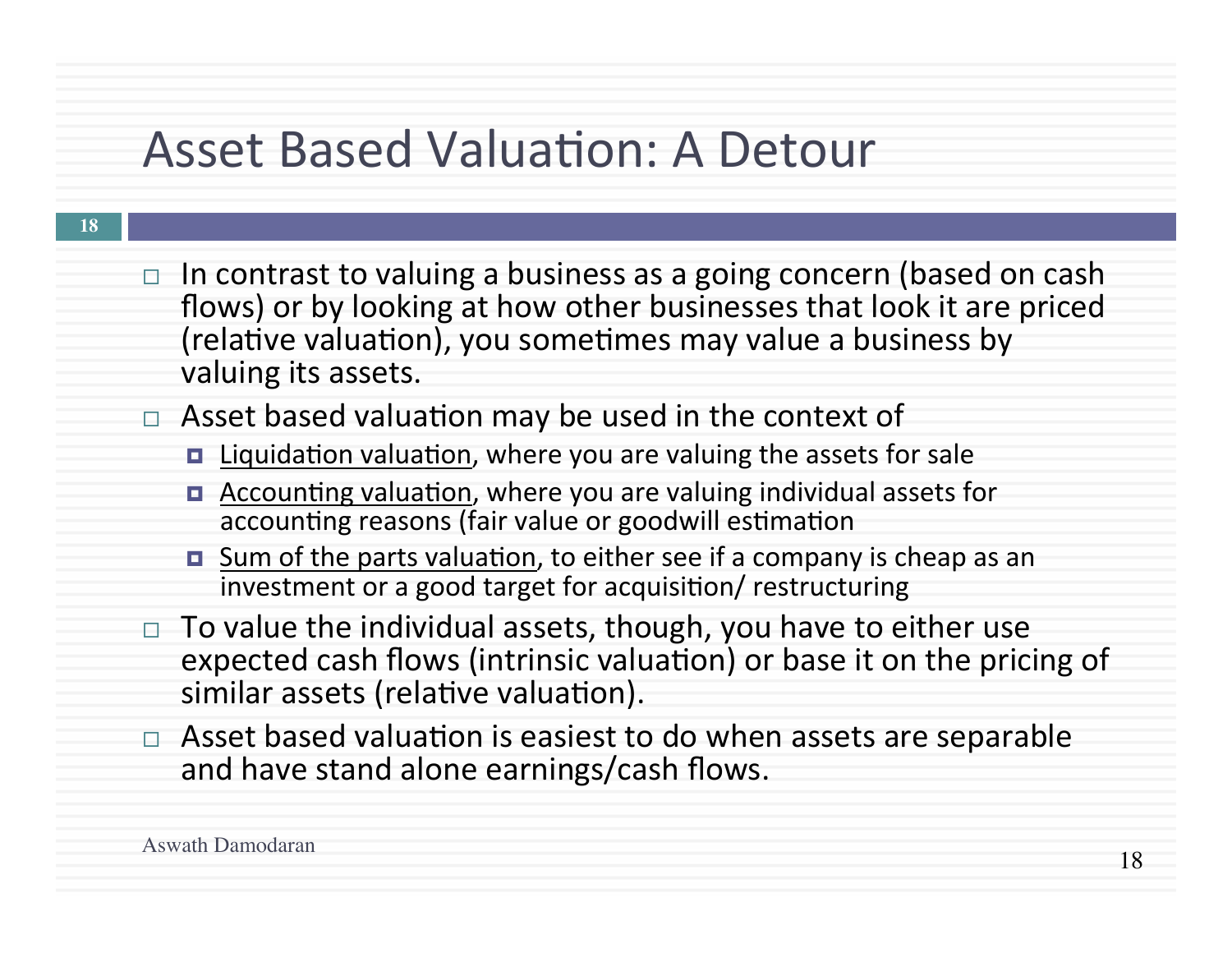### What approach would work for you?

- $\Box$  As an investor, given your investment philosophy, time horizon and beliefs about markets (that you will be investing in), which of the the approaches to valuation would you choose?
	- a. Discounted Cash Flow Valuation
	- b. Relative Valuation
	- c. Neither. I believe that markets are efficient.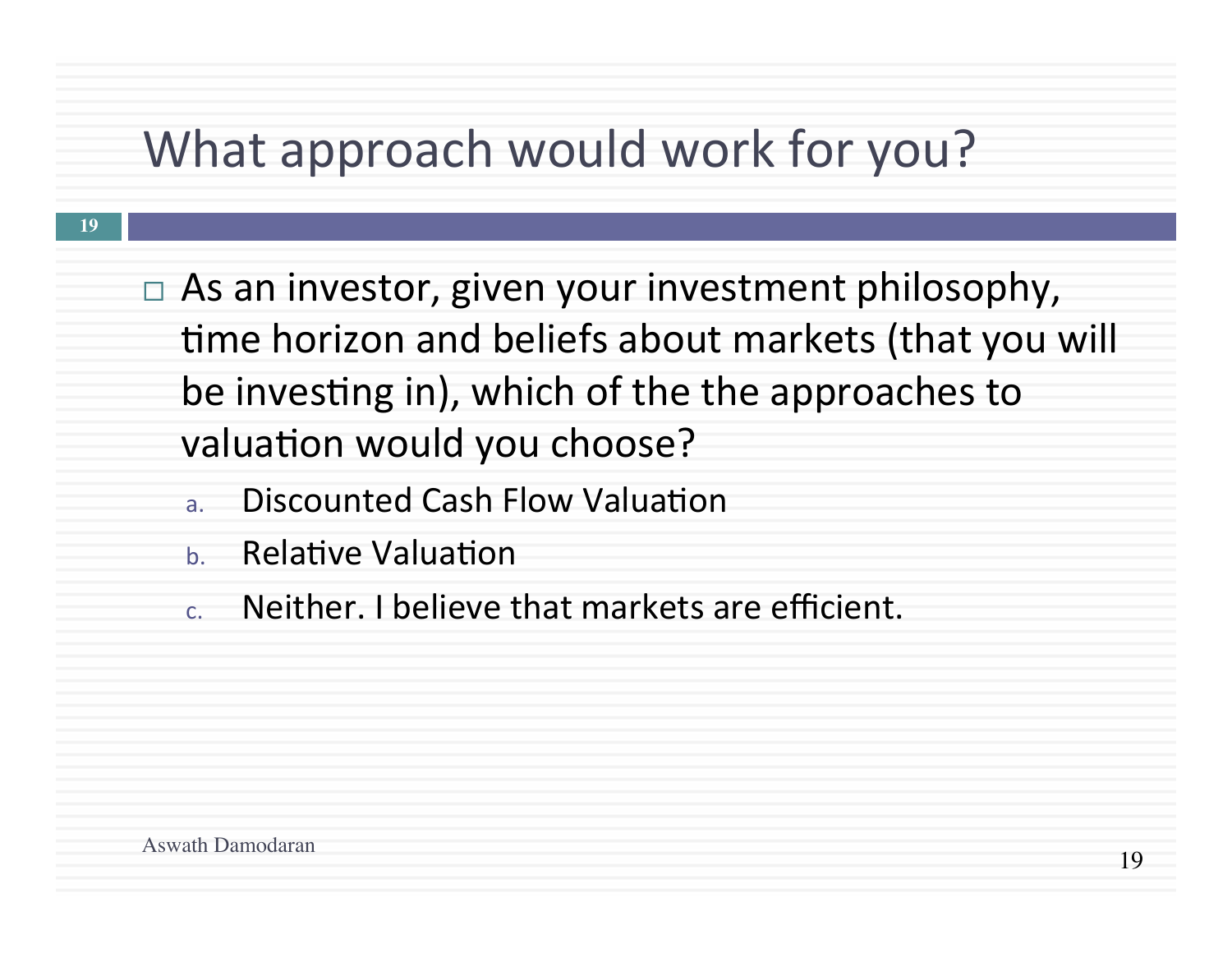## Contingent Claim (Option) Valuation

- $\Box$  Options have several features
	- They derive their value from an underlying asset, which has value
	- $\blacksquare$  The payoff on a call (put) option occurs only if the value of the underlying asset is greater (lesser) than an exercise price that is specified at the time the option is created. If this contingency does not occur, the option is worthless.
	- $\blacksquare$  They have a fixed life
- Any security that shares these features can be valued as an option.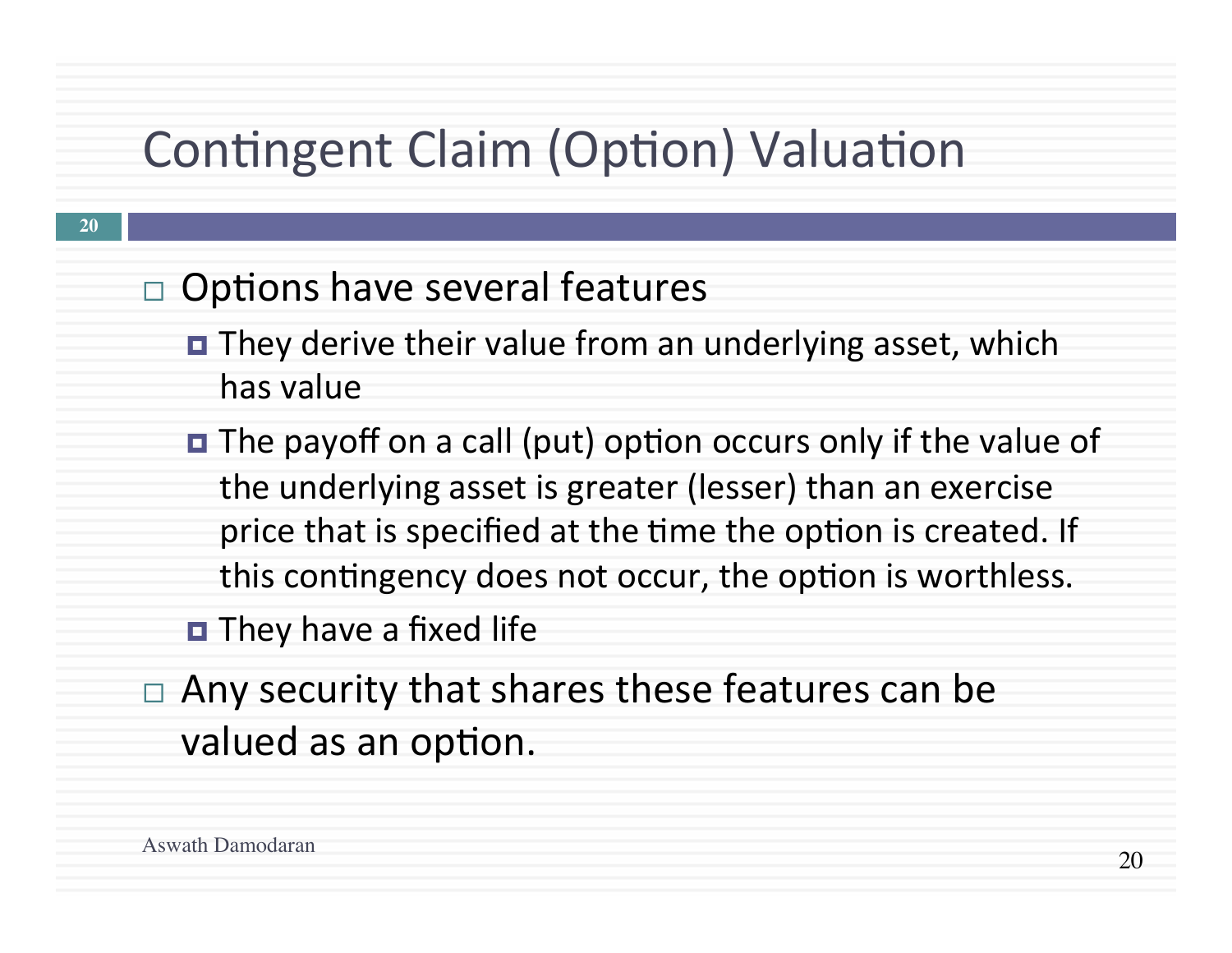# **Option Payoff Diagrams**

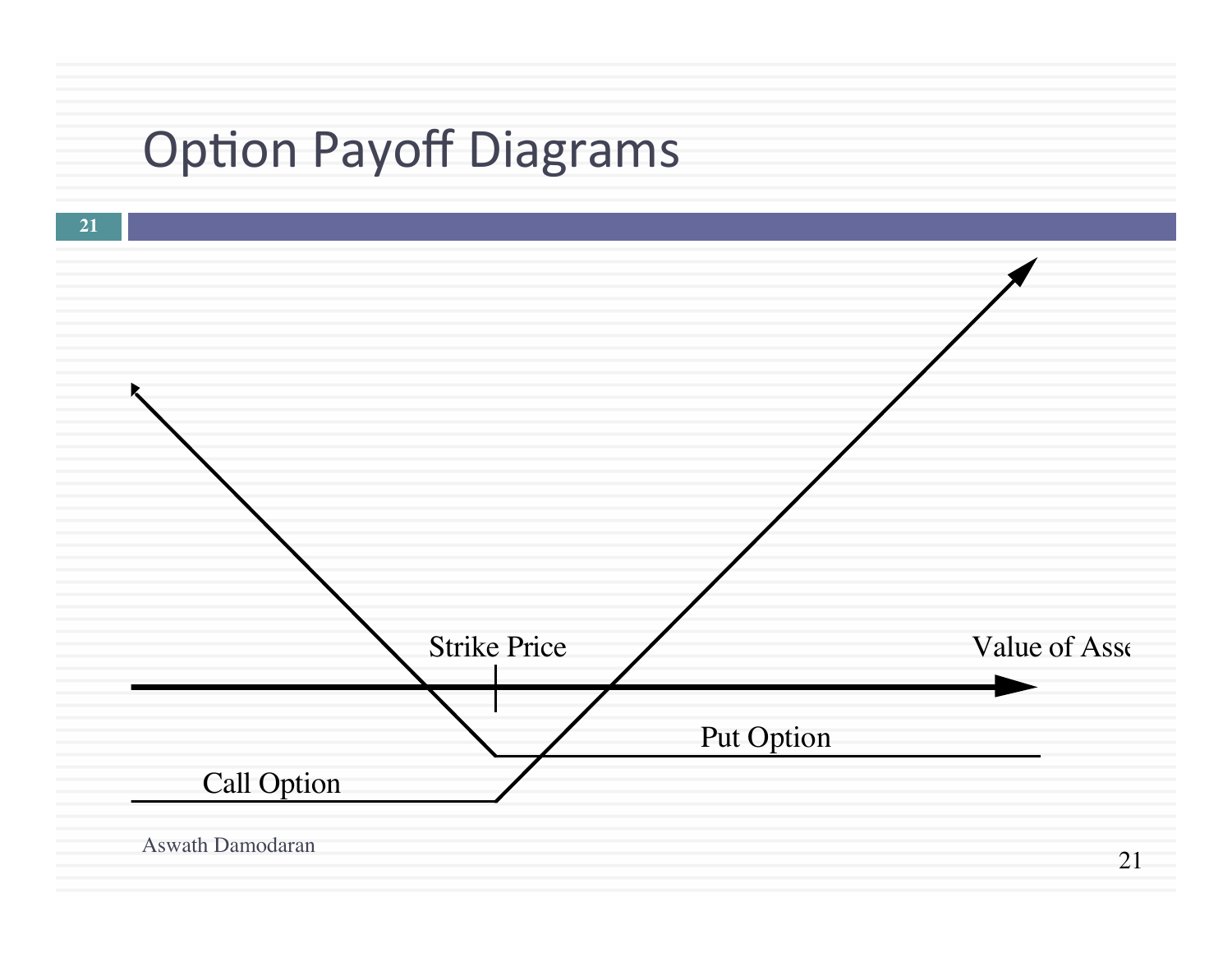### Direct Examples of Options

- **22**
- $\Box$  Listed options, which are options on traded assets, that are issued by, listed on and traded on an option exchange.
- □ Warrants, which are call options on traded stocks, that are issued by the company. The proceeds from the warrant issue go to the company, and the warrants are often traded on the market.
- $\Box$  Contingent Value Rights, which are put options on traded stocks, that are also issued by the firm. The proceeds from the CVR issue also go to the company
- □ Scores and LEAPs, are long term call options on traded stocks, which are traded on the exchanges.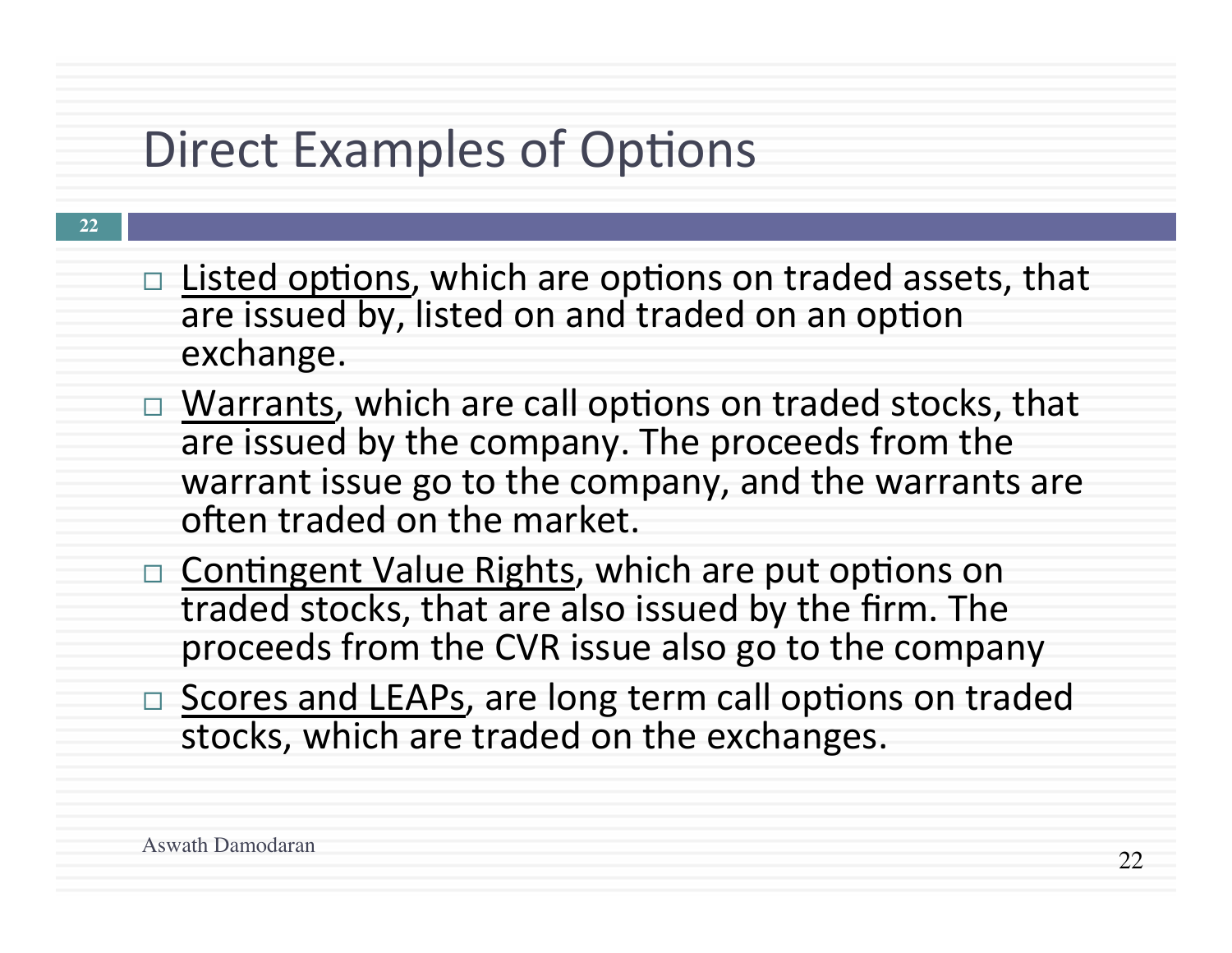## Indirect Examples of Options

- $\Box$  Equity in a deeply troubled firm a firm with negative earnings and high leverage - can be viewed as an option to liquidate that is held by the stockholders of the firm. Viewed as such, it is a call option on the assets of the firm.
- $\Box$  The reserves owned by natural resource firms can be viewed as call options on the underlying resource, since the firm can decide whether and how much of the resource to extract from the reserve,
- $\Box$  The patent owned by a firm or an exclusive license issued to a firm can be viewed as an option on the underlying product (project). The firm owns this option for the duration of the patent.
- $\Box$  The rights possessed by a firm to expand an existing investment into new markets or new products.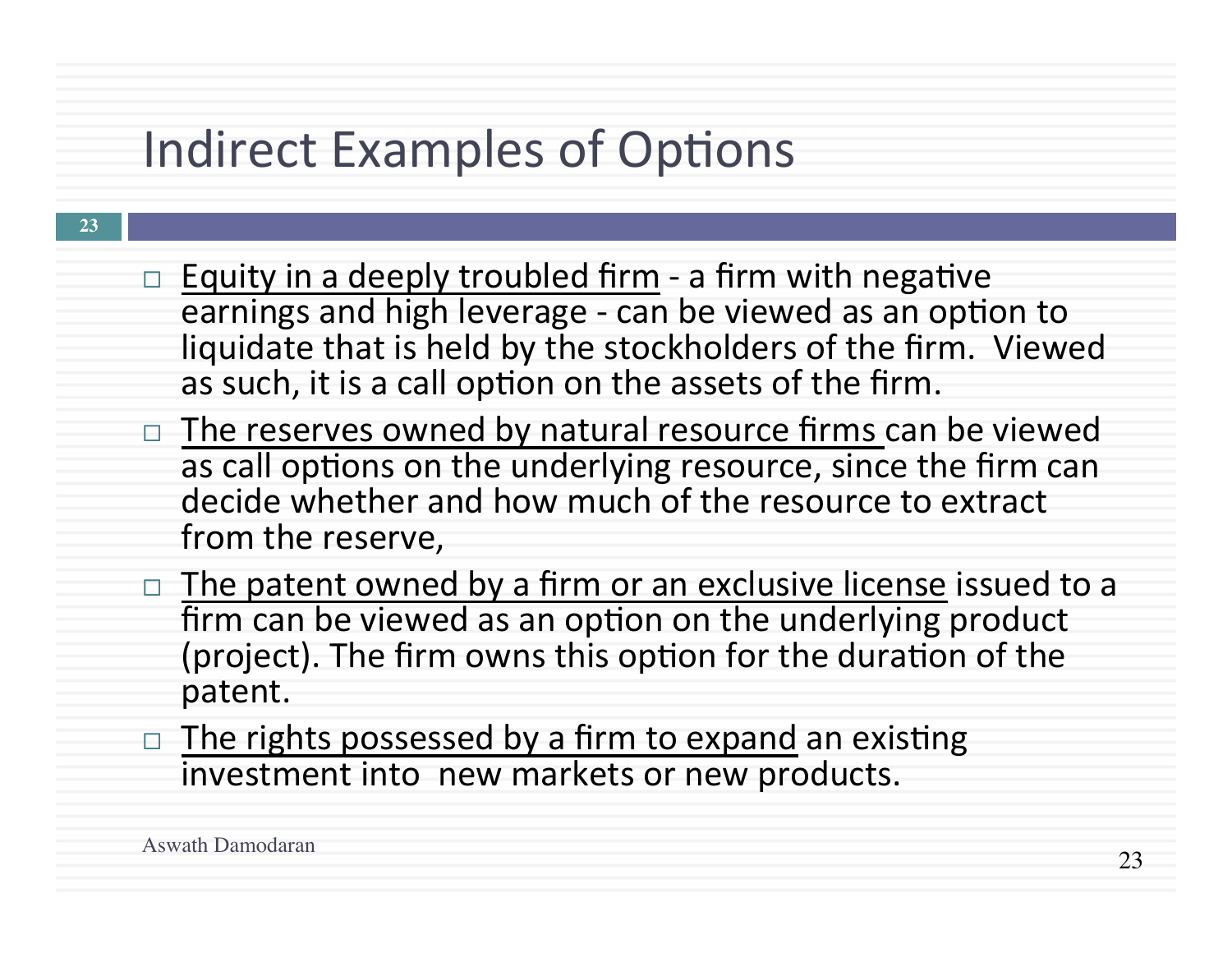### Advantages of Using Option Pricing Models

- $\Box$  Option pricing models allow us to value assets that we otherwise would not be able to value. For instance, equity in deeply troubled firms and the stock of a small, bio-technology firm (with no revenues and profits) are difficult to value using discounted cash flow approaches or with multiples. They can be valued using option pricing.
- Option pricing models provide us fresh insights into the drivers of value. In cases where an asset is deriving it value from its option characteristics, for instance, more risk or variability can increase value rather than decrease it.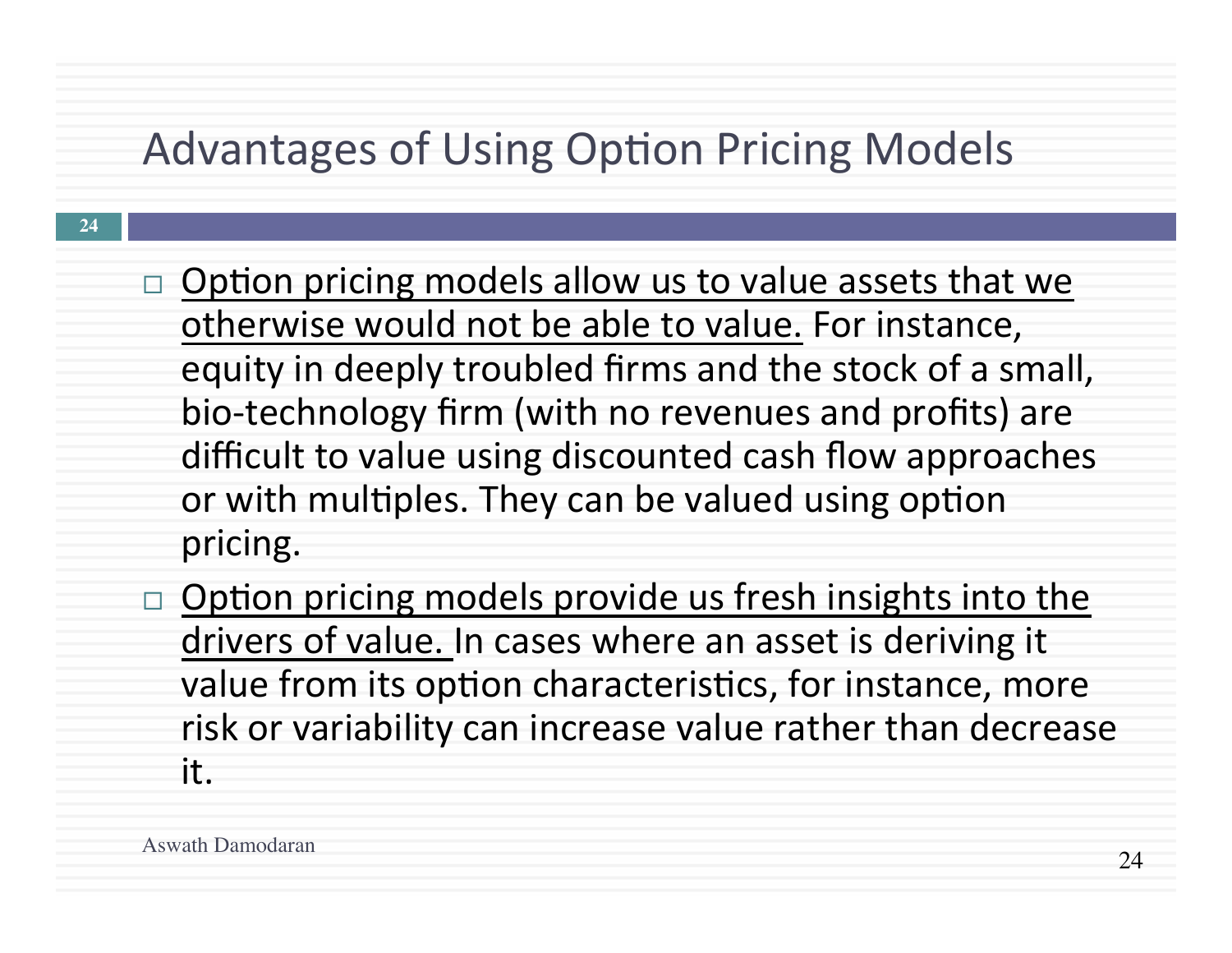## Disadvantages of Option Pricing Models

- $\Box$  When real options (which includes the natural resource options and the product patents) are valued, many of the inputs for the option pricing model are difficult to obtain. For instance, projects do not trade and thus getting a current value for a project or a variance may be a daunting task.
- The option pricing models derive their value from an underlying asset. Thus, to do option pricing, you first need to value the assets.<br>It is therefore an approach that is an addendum to another valuation approach.
- □ Finally, there is the danger of double counting assets. Thus, an analyst who uses a higher growth rate in discounted cash flow valuation for a pharmaceutical firm because it has valuable patents would be double counting the patents if he values the patents as options and adds them on to his discounted cash flow value.